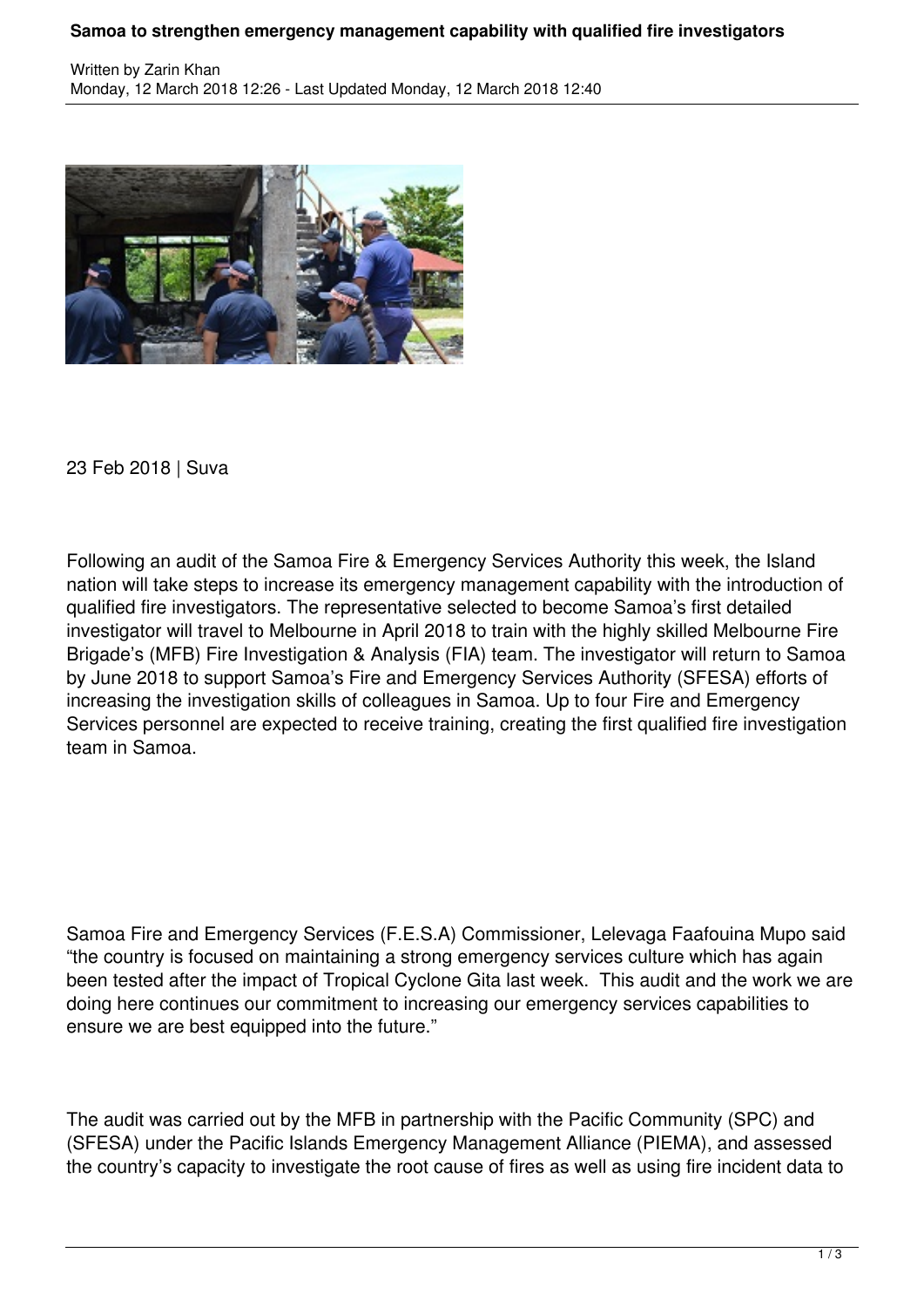## **Samoa to strengthen emergency management capability with qualified fire investigators**

Written by Zarin Khan Monday, 12 March 2018 12:26 - Last Updated Monday, 12 March 2018 12:40

increase investigation skills in the country. In addition to qualified fire investigators, the audit also made recommendations on improving fire response, fire safety and community messaging.

"Supporting and strengthening emergency management in the Pacific is critical to ensure countries in the region are better prepared before disasters strike and when an emergency response is required. This audit work will help bolster the Samoa Fire and Emergency Services Authority and the Pacific Community is privileged to play a key role in helping our partners increase emergency services capacity across the Pacific," said Dr Andrew Jones, Pacific Community's Director of the Geoscience, Energy and Maritime Division (GEM).

Melbourne Fire Brigade's Assistant Chief Fire Officer, Barry Gray, said the completion of this week's audit will support the long-term capacity of the country to carry out fire investigation and support the implementation of the recently endorsed Fire Reduction Strategy.

"This week's training has provided FESA with the skills required to better train their operational fire fighters in scene perseveration working towards supporting the elements of the National fire Reduction Strategy and ultimately better community outcomes. This will now be supported by the training of one of the FESA team in the coming months with our team," he said.

The partnership is possible through the Pacific Community's Building Safety and Resilience in the Pacific Project funded by the European Union and ACP Group of States and implemented in Samoa by the Ministry of Natural Resources and Environment through its Disaster Management Office. The project will cover the transport and travel costs of the MFB investigators. The MFB technical team's training and time is provided in-kind as part of the ongoing partnership between Samoa Government, and the Pacific Islands Emergency Management Alliance.

Contact Details:

Anthony Blake, PIEMA Officer (SPC). anthonyb@spc.int phone: +679 7751401